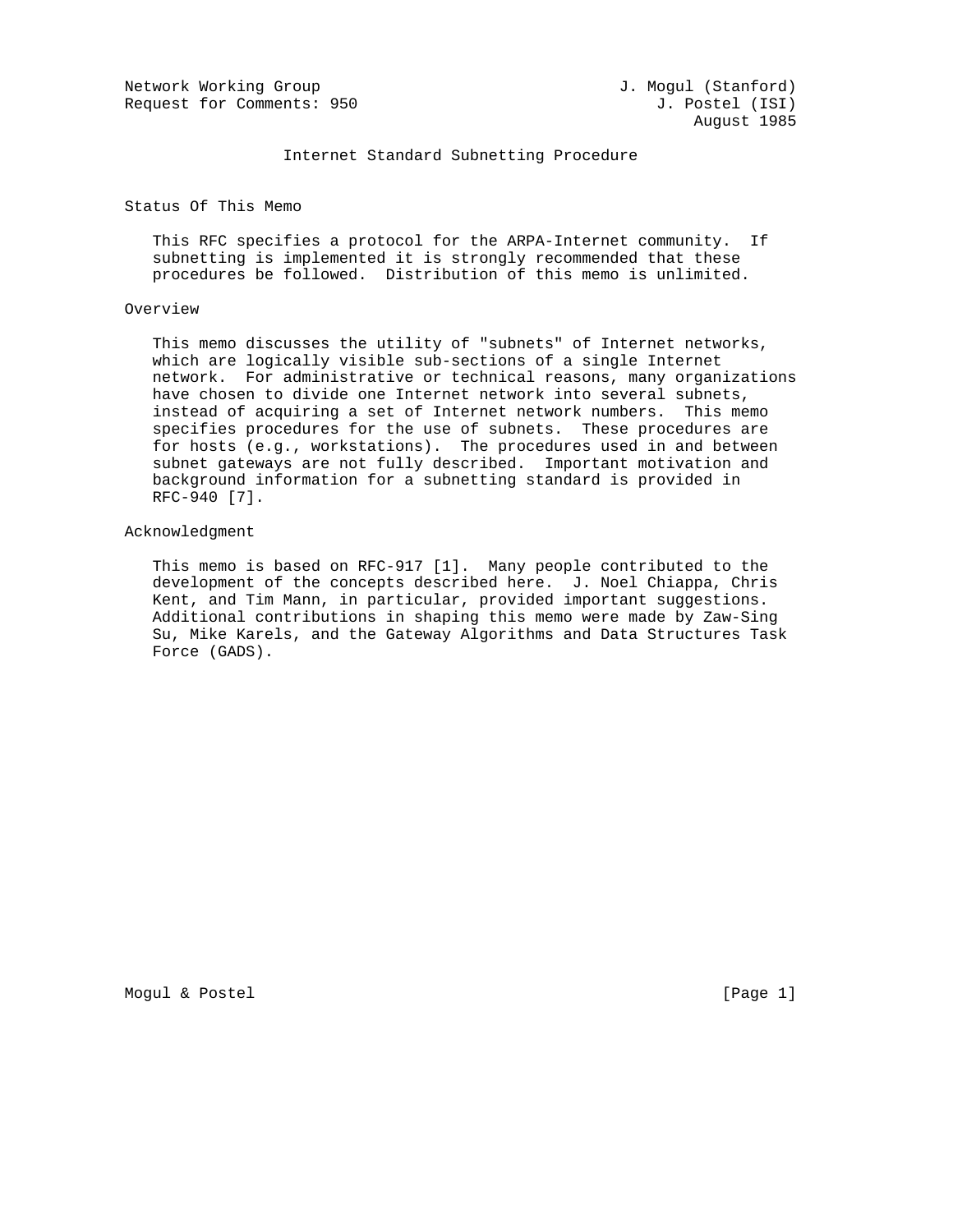### 1. Motivation

 The original view of the Internet universe was a two-level hierarchy: the top level the Internet as a whole, and the level below it individual networks, each with its own network number. The Internet does not have a hierarchical topology, rather the interpretation of addresses is hierarchical. In this two-level model, each host sees its network as a single entity; that is, the network may be treated as a "black box" to which a set of hosts is connected.

 While this view has proved simple and powerful, a number of organizations have found it inadequate, and have added a third level to the interpretation of Internet addresses. In this view, a given Internet network is divided into a collection of subnets.

 The three-level model is useful in networks belonging to moderately large organizations (e.g., Universities or companies with more than one building), where it is often necessary to use more than one LAN cable to cover a "local area". Each LAN may then be treated as a subnet.

 There are several reasons why an organization might use more than one cable to cover a campus:

- Different technologies: Especially in a research environment, there may be more than one kind of LAN in use; e.g., an organization may have some equipment that supports Ethernet, and some that supports a ring network.
- Limits of technologies: Most LAN technologies impose limits, based on electrical parameters, on the number of hosts connected, and on the total length of the cable. It is easy to exceed these limits, especially those on cable length.
- Network congestion: It is possible for a small subset of the hosts on a LAN to monopolize most of the bandwidth. A common solution to this problem is to divide the hosts into cliques of high mutual communication, and put these cliques on separate cables.
- Point-to-Point links: Sometimes a "local area", such as a university campus, is split into two locations too far apart to connect using the preferred LAN technology. In this case, high-speed point-to-point links might connect several LANs.

 An organization that has been forced to use more than one LAN has three choices for assigning Internet addresses:

Mogul & Postel [Page 2]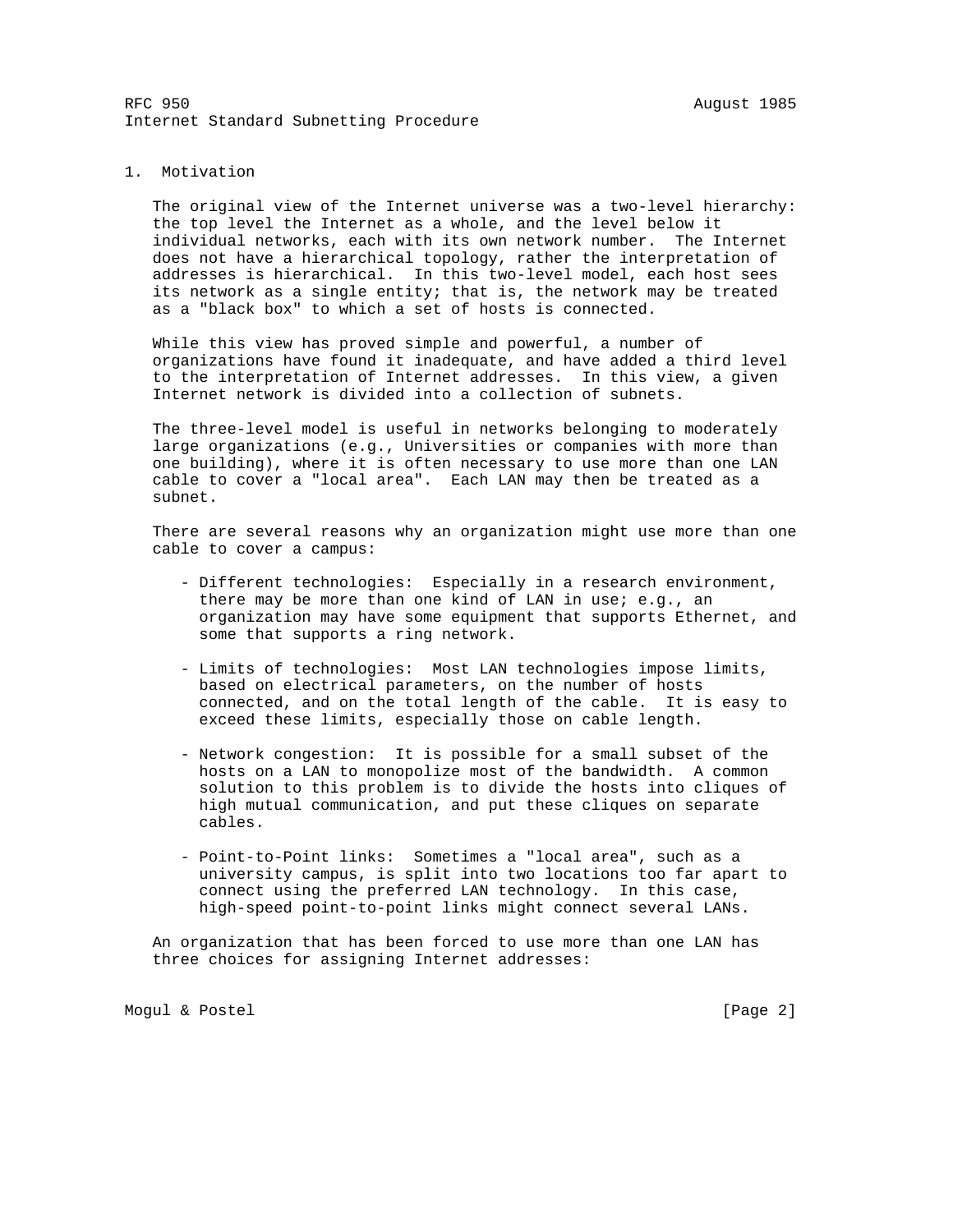- 1. Acquire a distinct Internet network number for each cable; subnets are not used at all.
- 2. Use a single network number for the entire organization, but assign host numbers without regard to which LAN a host is on ("transparent subnets").
- 3. Use a single network number, and partition the host address space by assigning subnet numbers to the LANs ("explicit subnets").

 Each of these approaches has disadvantages. The first, although not requiring any new or modified protocols, results in an explosion in the size of Internet routing tables. Information about the internal details of local connectivity is propagated everywhere, although it is of little or no use outside the local organization. Especially as some current gateway implementations do not have much space for routing tables, it would be good to avoid this problem.

 The second approach requires some convention or protocol that makes the collection of LANs appear to be a single Internet network. For example, this can be done on LANs where each Internet address is translated to a hardware address using an Address Resolution Protocol (ARP), by having the bridges between the LANs intercept ARP requests for non-local targets, see RFC-925 [2]. However, it is not possible to do this for all LAN technologies, especially those where ARP protocols are not currently used, or if the LAN does not support broadcasts. A more fundamental problem is that bridges must discover which LAN a host is on, perhaps by using a broadcast algorithm. As the number of LANs grows, the cost of broadcasting grows as well; also, the size of translation caches required in the bridges grows with the total number of hosts in the network.

 The third approach is to explicitly support subnets. This does have a disadvantage, in that it is a modification of the Internet Protocol, and thus requires changes to IP implementations already in use (if these implementations are to be used on a subnetted network). However, these changes are relatively minor, and once made, yield a simple and efficient solution to the problem. Also, the approach avoids any changes that would be incompatible with existing hosts on non-subnetted networks.

 Further, when appropriate design choices are made, it is possible for hosts which believe they are on a non-subnetted network to be used on a subnetted one, as explained in RFC-917 [1]. This is useful when it is not possible to modify some of the hosts to support subnets explicitly, or when a gradual transition is preferred.

Mogul & Postel (Page 3)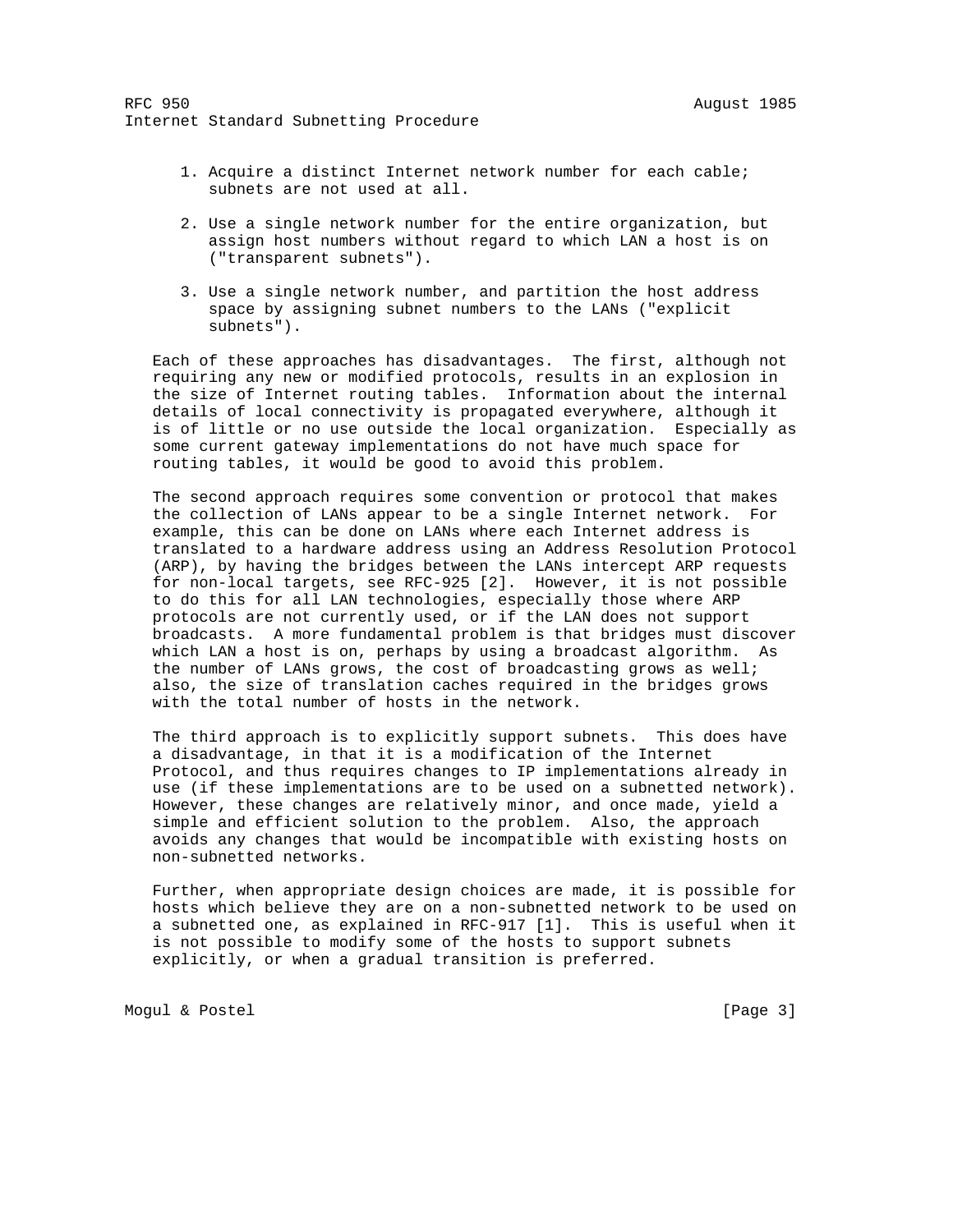2. Standards for Subnet Addressing

 This section first describes a proposal for interpretation of Internet addresses to support subnets. Next it discusses changes to host software to support subnets. Finally, it presents a procedures for discovering what address interpretation is in use on a given network (i.e., what address mask is in use).

2.1. Interpretation of Internet Addresses

 Suppose that an organization has been assigned an Internet network number, has further divided that network into a set of subnets, and wants to assign host addresses: how should this be done? Since there are minimal restrictions on the assignment of the "local address" part of the Internet address, several approaches have been proposed for representing the subnet number:

- 1. Variable-width field: Any number of the bits of the local address part are used for the subnet number; the size of this field, although constant for a given network, varies from network to network. If the field width is zero, then subnets are not in use.
- 2. Fixed-width field: A specific number of bits (e.g., eight) is used for the subnet number, if subnets are in use.
- 3. Self-encoding variable-width field: Just as the width (i.e., class) of the network number field is encoded by its high-order bits, the width of the subnet field is similarly encoded.
- 4. Self-encoding fixed-width field: A specific number of bits is used for the subnet number.
- 5. Masked bits: Use a bit mask ("address mask") to identify which bits of the local address field indicate the subnet number.

 What criteria can be used to choose one of these five schemes? First, should we use a self-encoding scheme? And, should it be possible to tell from examining an Internet address if it refers to a subnetted network, without reference to any other information?

An interesting feature of self-encoding is that it allows the

Mogul & Postel [Page 4]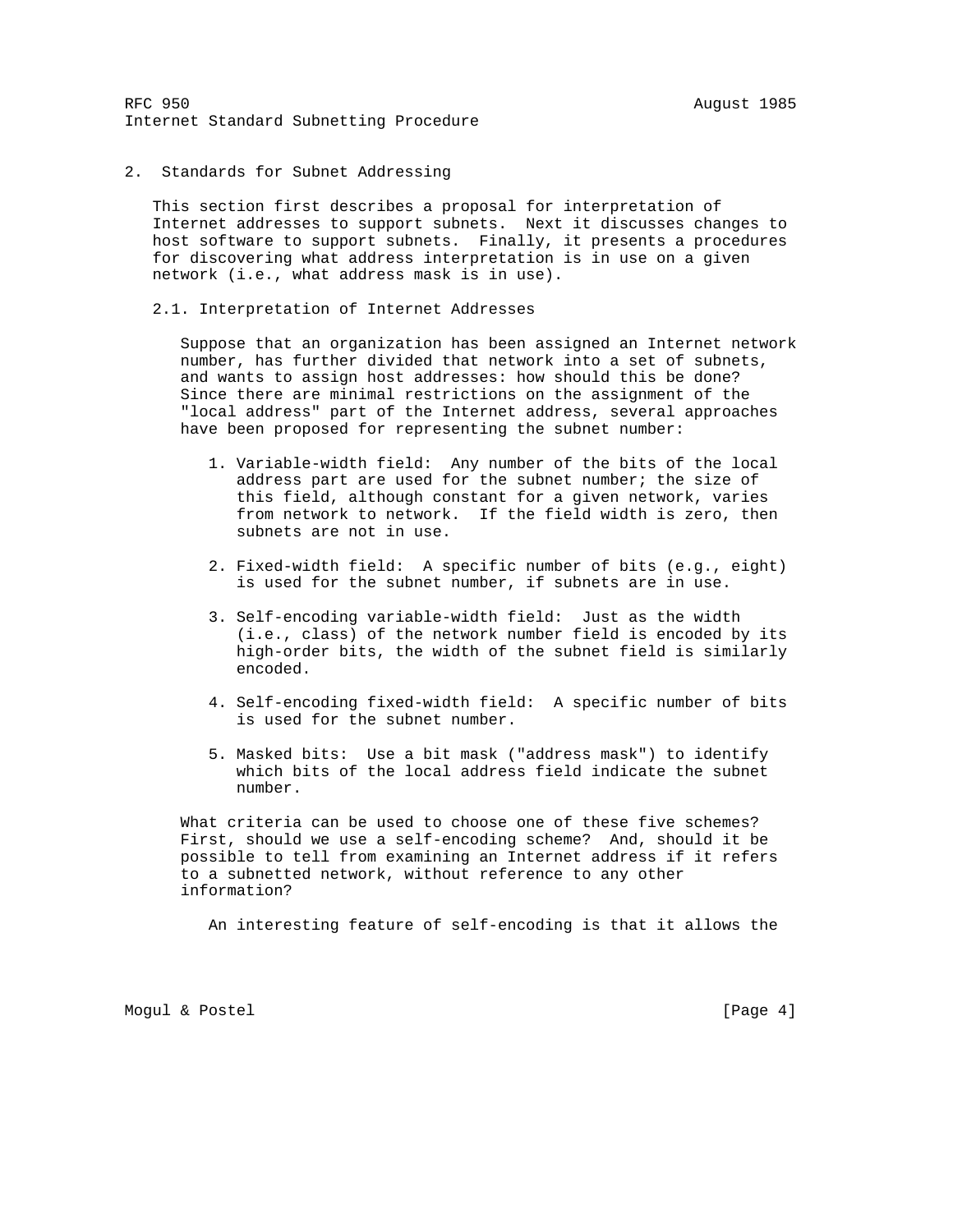address space of a network to be divided into subnets of different sizes, typically one subnet of half the address space and a set of small subnets.

 For example, consider a class C network that uses a self-encoding scheme with one bit to indicate if it is the large subnet or not and an additional three bits to identify the small subnet. If the first bit is zero then this is the large subnet, if the first bit is one then the following bits (3 in this example) give the subnet number. There is one subnet with 128 host addresses, and eight subnets with 16 hosts each.

 To establish a subnetting standard the parameters and interpretation of the self-encoding scheme must be fixed and consistent throughout the Internet.

 It could be assumed that all networks are subnetted. This would allow addresses to be interpreted without reference to any other information.

 This is a significant advantage, that given the Internet address no additional information is needed for an implementation to determine if two addresses are on the same subnet. However, this can also be viewed as a disadvantage: it may cause problems for networks which have existing host numbers that use arbitrary bits in the local address part. In other words, it is useful to be able to control whether a network is subnetted independently from the assignment of host addresses.

 The alternative is to have the fact that a network is subnetted kept separate from the address. If one finds, somehow, that the network is subnetted then the standard self-encoded subnetted network address rules are followed, otherwise the non-subnetted network addressing rules are followed.

 If a self-encoding scheme is not used, there is no reason to use a fixed-width field scheme: since there must in any case be some per-network "flag" to indicate if subnets are in use, the additional cost of using an integer (a subnet field width or address mask) instead of a boolean is negligible. The advantage of using the address mask scheme is that it allows each organization to choose the best way to allocate relatively scarce bits of local address to subnet and host numbers. Therefore, we choose the address-mask scheme: it is the most flexible scheme, yet costs no more to implement than any other.

Mogul & Postel (Page 5)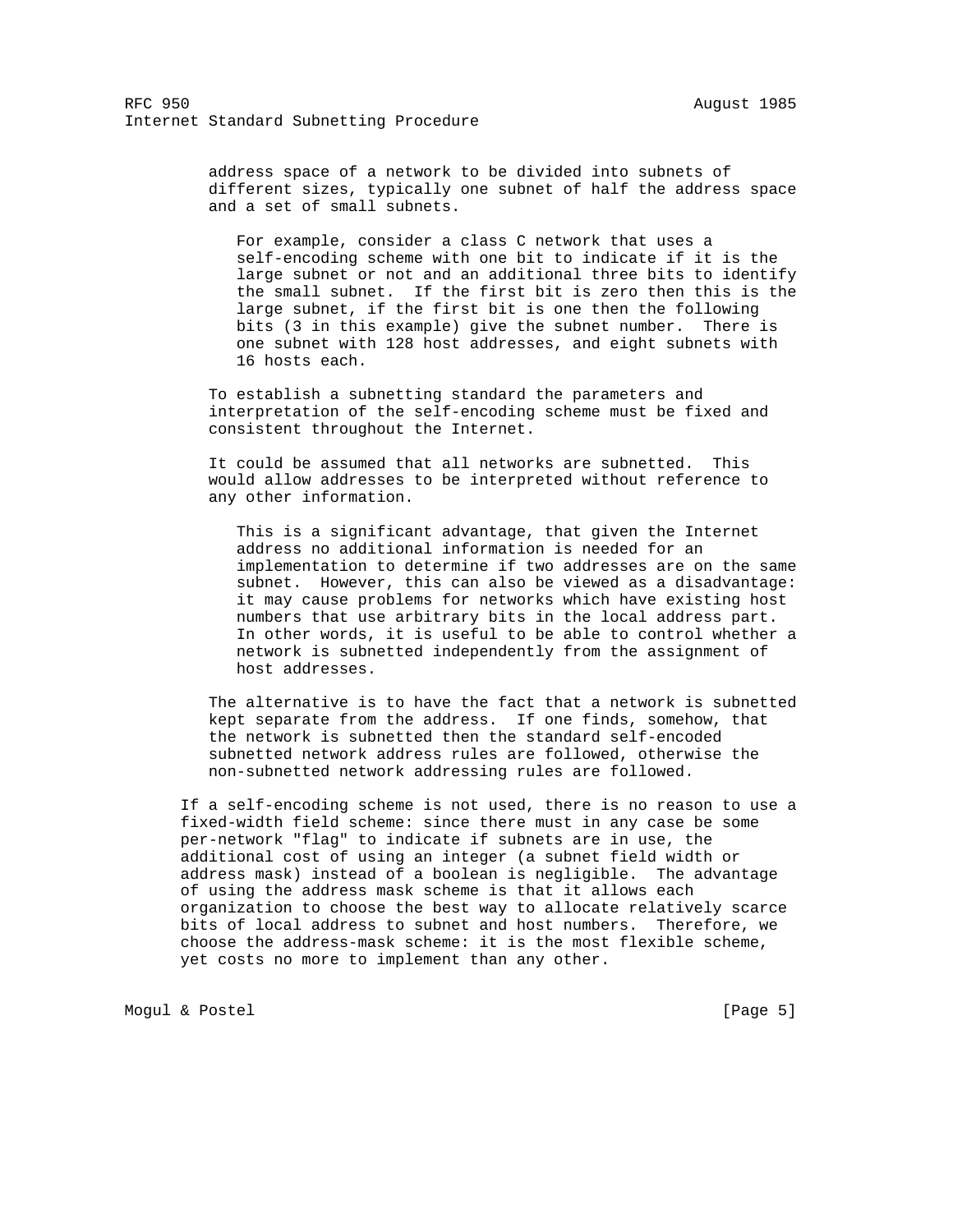For example, the Internet address might be interpreted as:

<network-number><subnet-number><host-number>

where the  $\epsilon$ network-number> field is as defined by IP [3], the <host-number> field is at least 1-bit wide, and the width of the <subnet-number> field is constant for a given network. No further structure is required for the <subnet-number> or <host-number> fields. If the width of the <subnet-number> field is zero, then the network is not subnetted (i.e., the interpretation of [3] is used).

 For example, on a Class B network with a 6-bit wide subnet field, an address would be broken down like this:

| 0 1 2 3 4 5 6 7 8 9 0 1 2 3 4 5 6 7 8 9 0 1 2 3 4 5 6 7 8 9 0 1 |  |  |  |         |  |  |  |  |  |        |  |  |             |  |  |  |  |
|-----------------------------------------------------------------|--|--|--|---------|--|--|--|--|--|--------|--|--|-------------|--|--|--|--|
|                                                                 |  |  |  |         |  |  |  |  |  |        |  |  |             |  |  |  |  |
| $ 1 \ 0 $                                                       |  |  |  | NETWORK |  |  |  |  |  | SUBNET |  |  | Host Number |  |  |  |  |
|                                                                 |  |  |  |         |  |  |  |  |  |        |  |  |             |  |  |  |  |

 Since the bits that identify the subnet are specified by a bitmask, they need not be adjacent in the address. However, we recommend that the subnet bits be contiguous and located as the most significant bits of the local address.

Special Addresses:

From the Assigned Numbers memo [9]:

 "In certain contexts, it is useful to have fixed addresses with functional significance rather than as identifiers of specific hosts. When such usage is called for, the address zero is to be interpreted as meaning "this", as in "this network". The address of all ones are to be interpreted as meaning "all", as in "all hosts". For example, the address 128.9.255.255 could be interpreted as meaning all hosts on the network 128.9. Or, the address 0.0.0.37 could be interpreted as meaning host 37 on this network."

 It is useful to preserve and extend the interpretation of these special addresses in subnetted networks. This means the values of all zeros and all ones in the subnet field should not be assigned to actual (physical) subnets.

 In the example above, the 6-bit wide subnet field may have any value except 0 and 63.

Mogul & Postel (Page 6)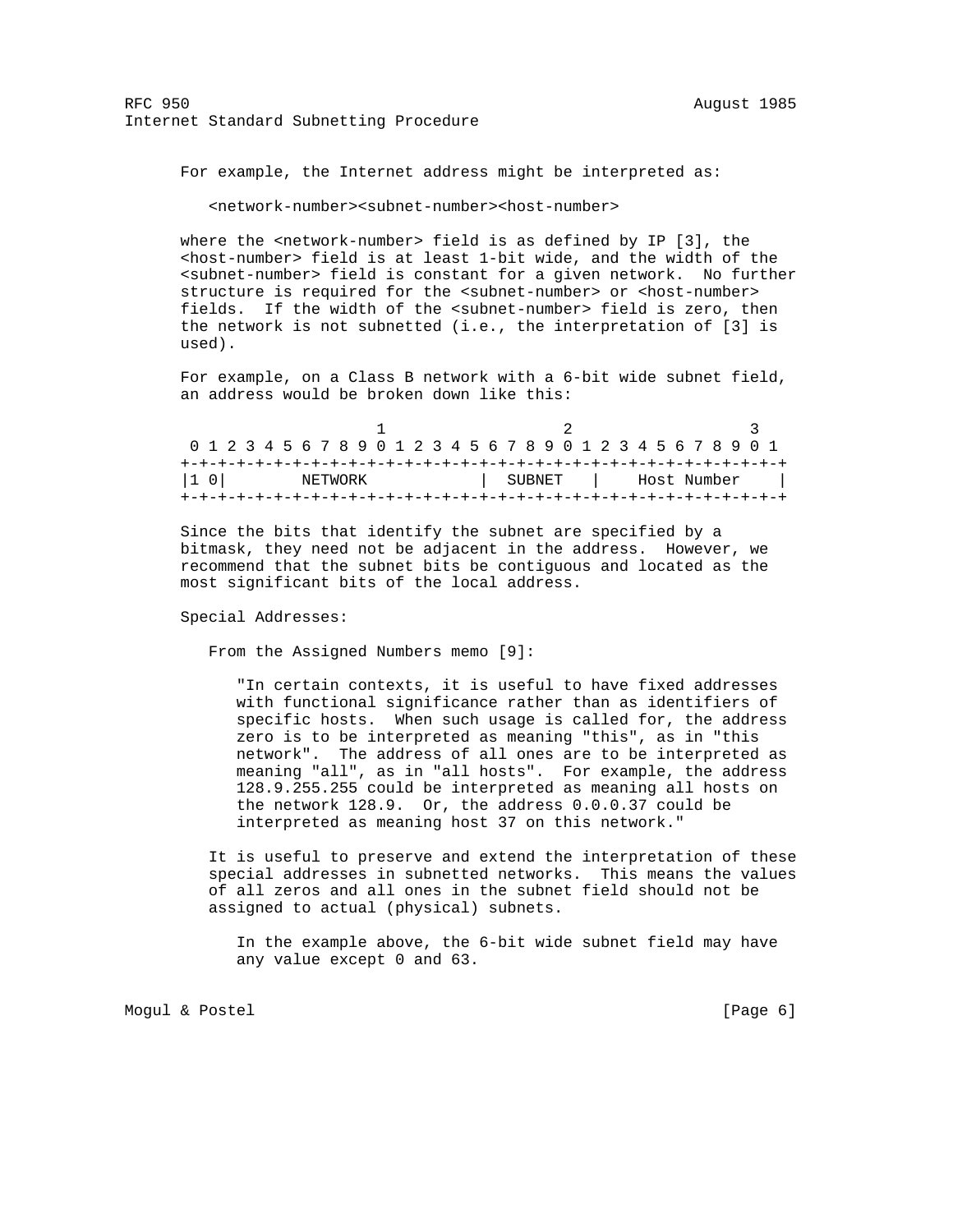> Please note that there is no effect or new restriction on the addresses of hosts on non-subnetted networks.

2.2. Changes to Host Software to Support Subnets

 In most implementations of IP, there is code in the module that handles outgoing datagrams to decide if a datagram can be sent directly to the destination on the local network or if it must be sent to a gateway.

Generally the code is something like this:

 IF ip\_net\_number(dg.ip\_dest) = ip\_net\_number(my\_ip\_addr) THEN send\_dg\_locally(dg, dg.ip\_dest) ELSE send\_dg\_locally(dg, gateway\_to(ip\_net\_number(dg.ip\_dest)))

 (If the code supports multiply-connected networks, it will be more complicated, but this is irrelevant to the current discussion.)

 To support subnets, it is necessary to store one more 32-bit quantity, called my\_ip\_mask. This is a bit-mask with bits set in the fields corresponding to the IP network number, and additional bits set corresponding to the subnet number field.

The code then becomes:

 IF bitwise\_and(dg.ip\_dest, my\_ip\_mask) = bitwise\_and(my\_ip\_addr, my\_ip\_mask) THEN send\_dg\_locally(dg, dg.ip\_dest) ELSE send\_dg\_locally(dg, gateway\_to(bitwise\_and(dg.ip\_dest, my\_ip\_mask)))

 Of course, part of the expression in the conditional can be pre-computed.

 It may or may not be necessary to modify the "gateway\_to" function, so that it too takes the subnet field bits into account when performing comparisons.

To support multiply-connected hosts, the code can be changed to

Mogul & Postel (Page 7)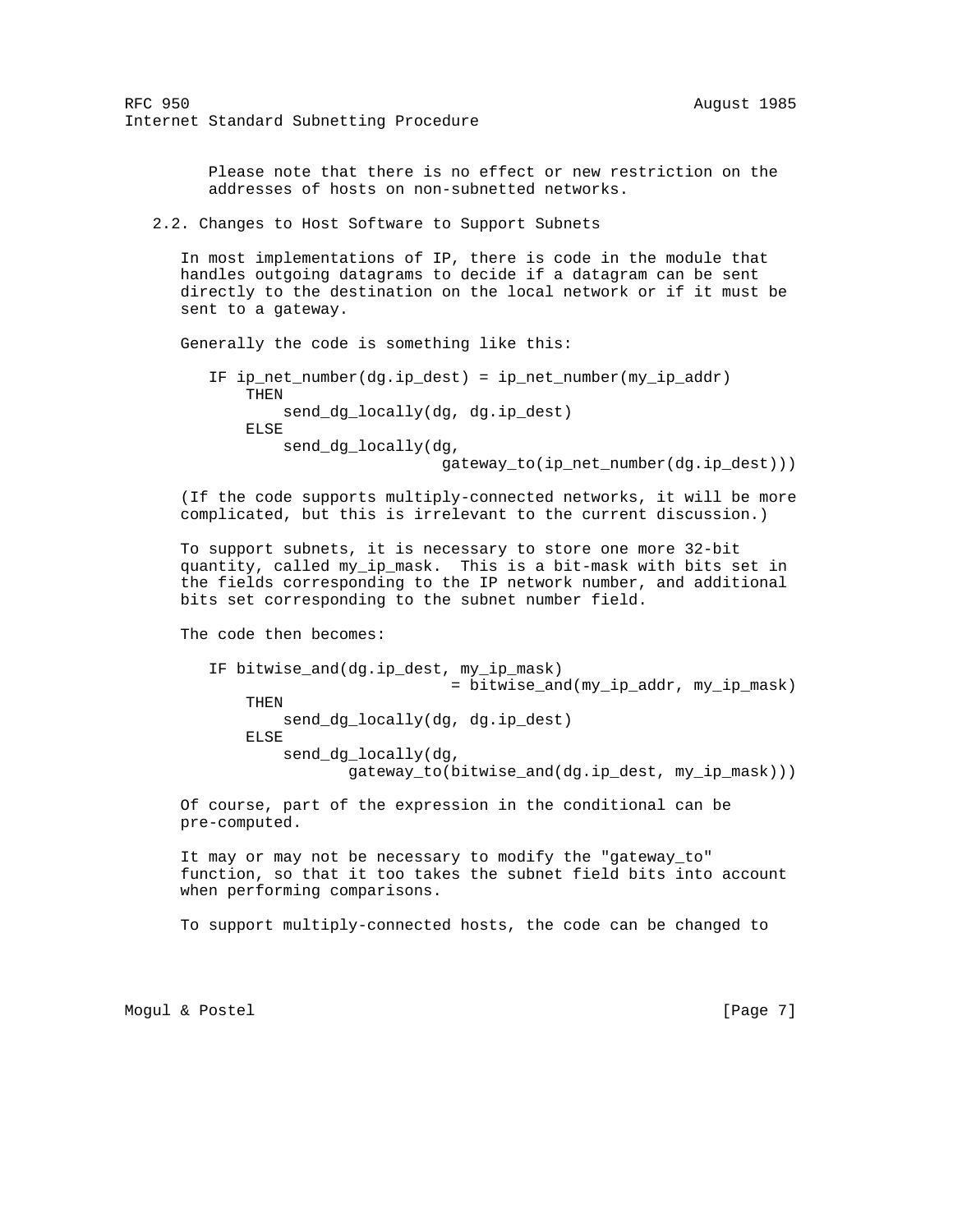keep the "my\_ip\_addr" and "my\_ip\_mask" quantities on a per-interface basis; the expression in the conditional must then be evaluated for each interface.

2.3. Finding the Address Mask

 How can a host determine what address mask is in use on a subnet to which it is connected? The problem is analogous to several other "bootstrapping" problems for Internet hosts: how a host determines its own address, and how it locates a gateway on its local network. In all three cases, there are two basic solutions: "hardwired" information, and broadcast-based protocols.

 Hardwired information is that available to a host in isolation from a network. It may be compiled-in, or (preferably) stored in a disk file. However, for the increasingly common case of a diskless workstation that is bootloaded over a LAN, neither hardwired solution is satisfactory.

 Instead, since most LAN technology supports broadcasting, a better method is for the newly-booted host to broadcast a request for the necessary information. For example, for the purpose of determining its Internet address, a host may use the "Reverse Address Resolution Protocol" (RARP) [4].

 However, since a newly-booted host usually needs to gather several facts (e.g., its IP address, the hardware address of a gateway, the IP address of a domain name server, the subnet address mask), it would be better to acquire all this information in one request if possible, rather than doing numerous broadcasts on the network. The mechanisms designed to boot diskless workstations can also load per-host specific configuration files that contain the required information (e.g., see RFC-951 [8]). It is possible, and desirable, to obtain all the facts necessary to operate a host from a boot server using only one broadcast message.

 In the case where it is necessary for a host to find the address mask as a separate operation the following mechanism is provided:

 To provide the address mask information the ICMP protocol [5] is extended by adding a new pair of ICMP message types, "Address Mask Request" and "Address Mask Reply", analogous to the "Information Request" and "Information Reply" ICMP messages. These are described in detail in Appendix I.

 The intended use of these new ICMP messages is that a host, when booting, broadcast an "Address Mask Request" message. A

Mogul & Postel (Page 8)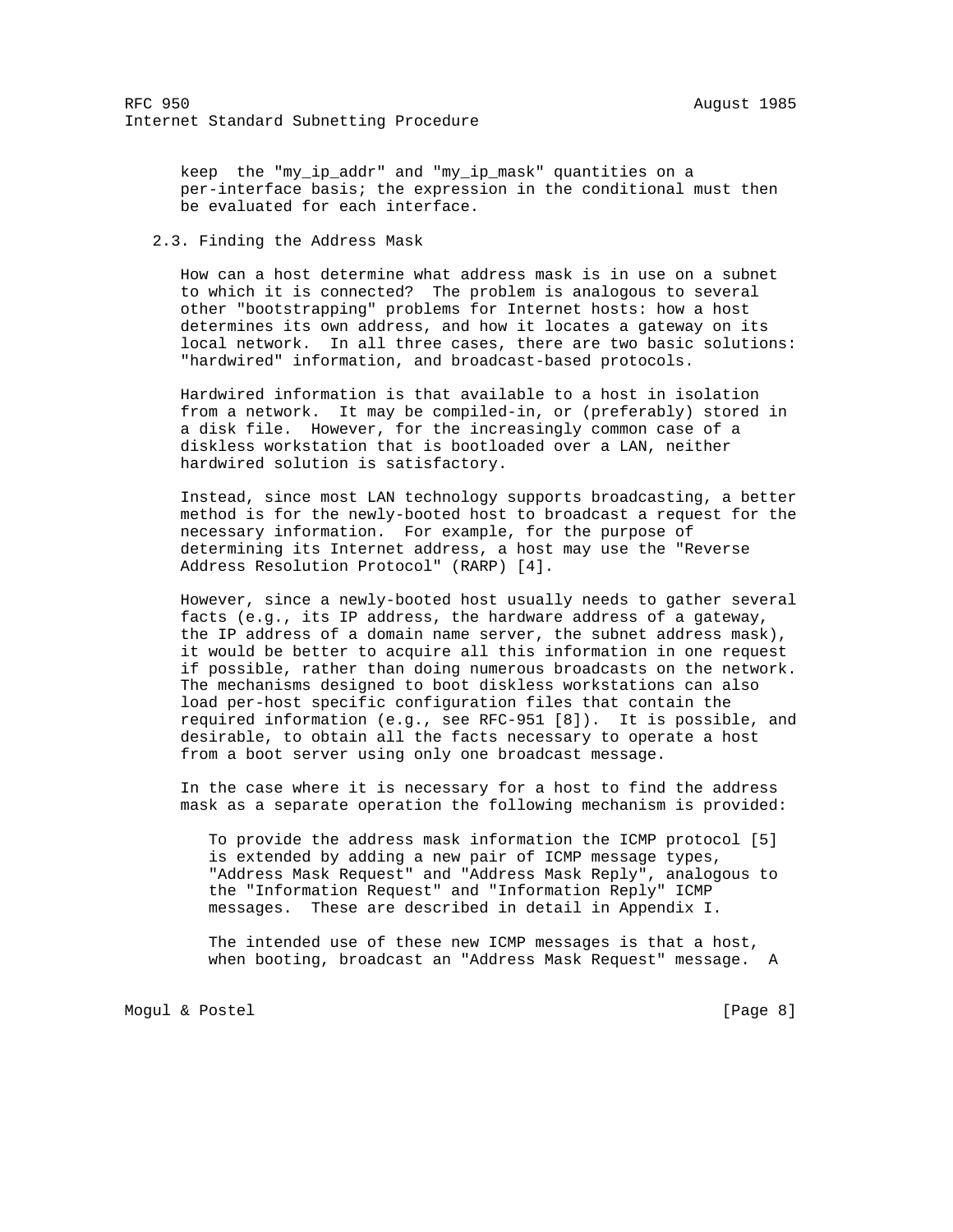gateway (or a host acting in lieu of a gateway) that receives this message responds with an "Address Mask Reply". If there is no indication in the request which host sent it (i.e., the IP Source Address is zero), the reply is broadcast as well. The requesting host will hear the response, and from it determine the address mask.

 Since there is only one possible value that can be sent in an "Address Mask Reply" on any given LAN, there is no need for the requesting host to match the responses it hears against the request it sent; similarly, there is no problem if more than one gateway responds. We assume that hosts reboot infrequently, so the broadcast load on a network from use of this protocol should be small.

 If a host is connected to more than one LAN, it might have to find the address mask for each.

 One potential problem is what a host should do if it can not find out the address mask, even after a reasonable number of tries. Three interpretations can be placed on the situation:

- 1. The local net exists in (permanent) isolation from all other nets.
- 2. Subnets are not in use, and no host can supply the address mask.
- 3. All gateways on the local net are (temporarily) down.

 The first and second situations imply that the address mask is identical with the Internet network number mask. In the third situation, there is no way to determine what the proper value is; the safest choice is thus a mask identical with the Internet network number mask. Although this might later turn out to be wrong, it will not prevent transmissions that would otherwise succeed. It is possible for a host to recover from a wrong choice: when a gateway comes up, it should broadcast an "Address Mask Reply"; when a host receives such a message that disagrees with its guess, it should change its mask to conform to the received value. No host or gateway should send an "Address Mask Reply" based on a "guessed" value.

 Finally, note that no host is required to use this ICMP protocol to discover the address mask; it is perfectly reasonable for a host with non-volatile storage to use stored information (including a configuration file from a boot server).

Mogul & Postel [Page 9]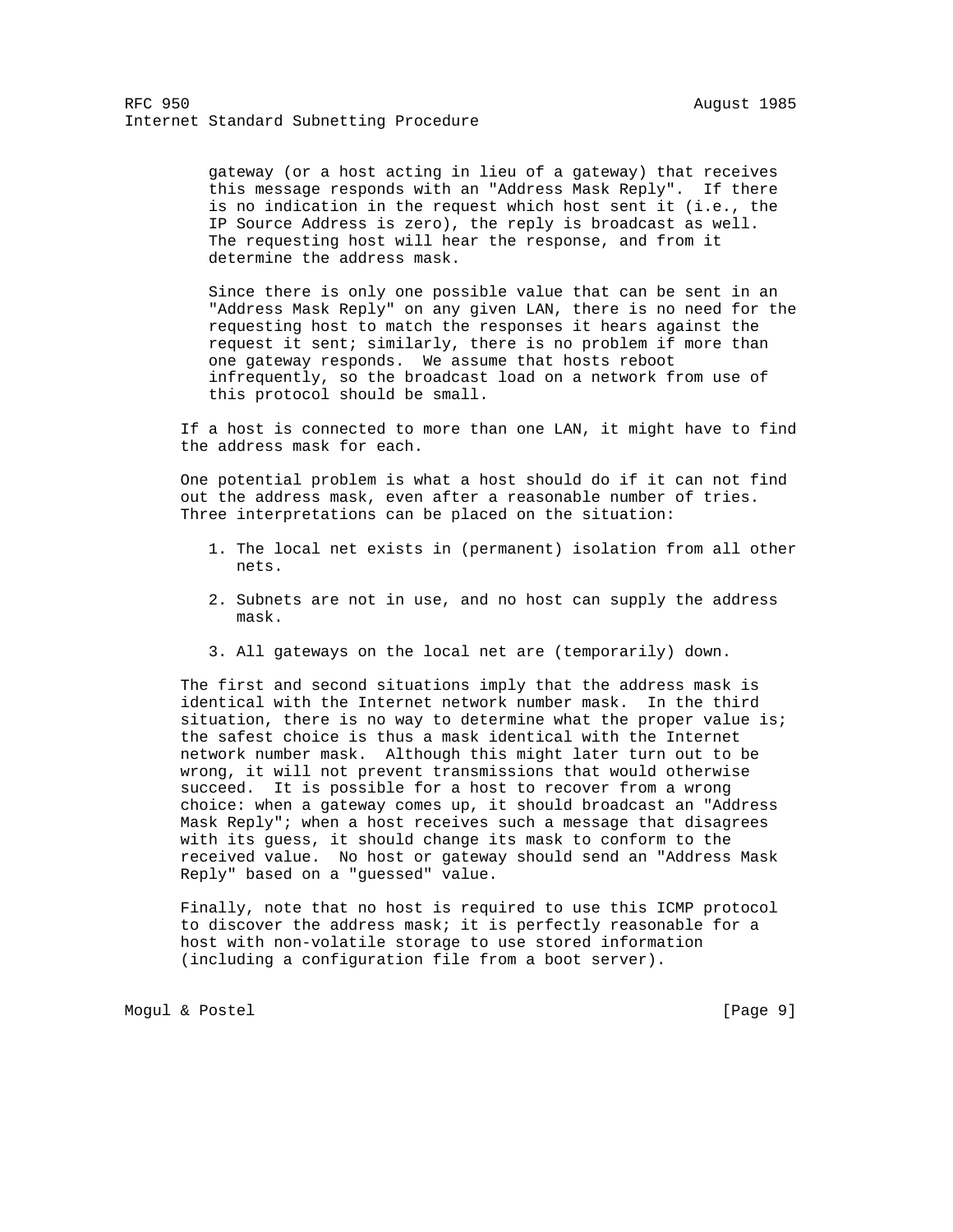# Appendix I. Address Mask ICMP

Address Mask Request or Address Mask Reply

 $0$  1 2 3 0 1 2 3 4 5 6 7 8 9 0 1 2 3 4 5 6 7 8 9 0 1 2 3 4 5 6 7 8 9 0 1 +-+-+-+-+-+-+-+-+-+-+-+-+-+-+-+-+-+-+-+-+-+-+-+-+-+-+-+-+-+-+-+-+ Type | Code | Checksum +-+-+-+-+-+-+-+-+-+-+-+-+-+-+-+-+-+-+-+-+-+-+-+-+-+-+-+-+-+-+-+-+ Identifier | Sequence Number +-+-+-+-+-+-+-+-+-+-+-+-+-+-+-+-+-+-+-+-+-+-+-+-+-+-+-+-+-+-+-+-+ | Address Mask | +-+-+-+-+-+-+-+-+-+-+-+-+-+-+-+-+-+-+-+-+-+-+-+-+-+-+-+-+-+-+-+-+

IP Fields:

#### Addresses

 The address of the source in an address mask request message will be the destination of the address mask reply message. To form an address mask reply message, the source address of the request becomes the destination address of the reply, the source address of the reply is set to the replier's address, the type code changed to AM2, the address mask value inserted into the Address Mask field, and the checksum recomputed. However, if the source address in the request message is zero, then the destination address for the reply message should denote a broadcast.

ICMP Fields:

Type

AM1 for address mask request message

AM2 for address mask reply message

Code

0 for address mask request message

0 for address mask reply message

Checksum

The checksum is the 16-bit one's complement of the one's

Mogul & Postel [Page 10]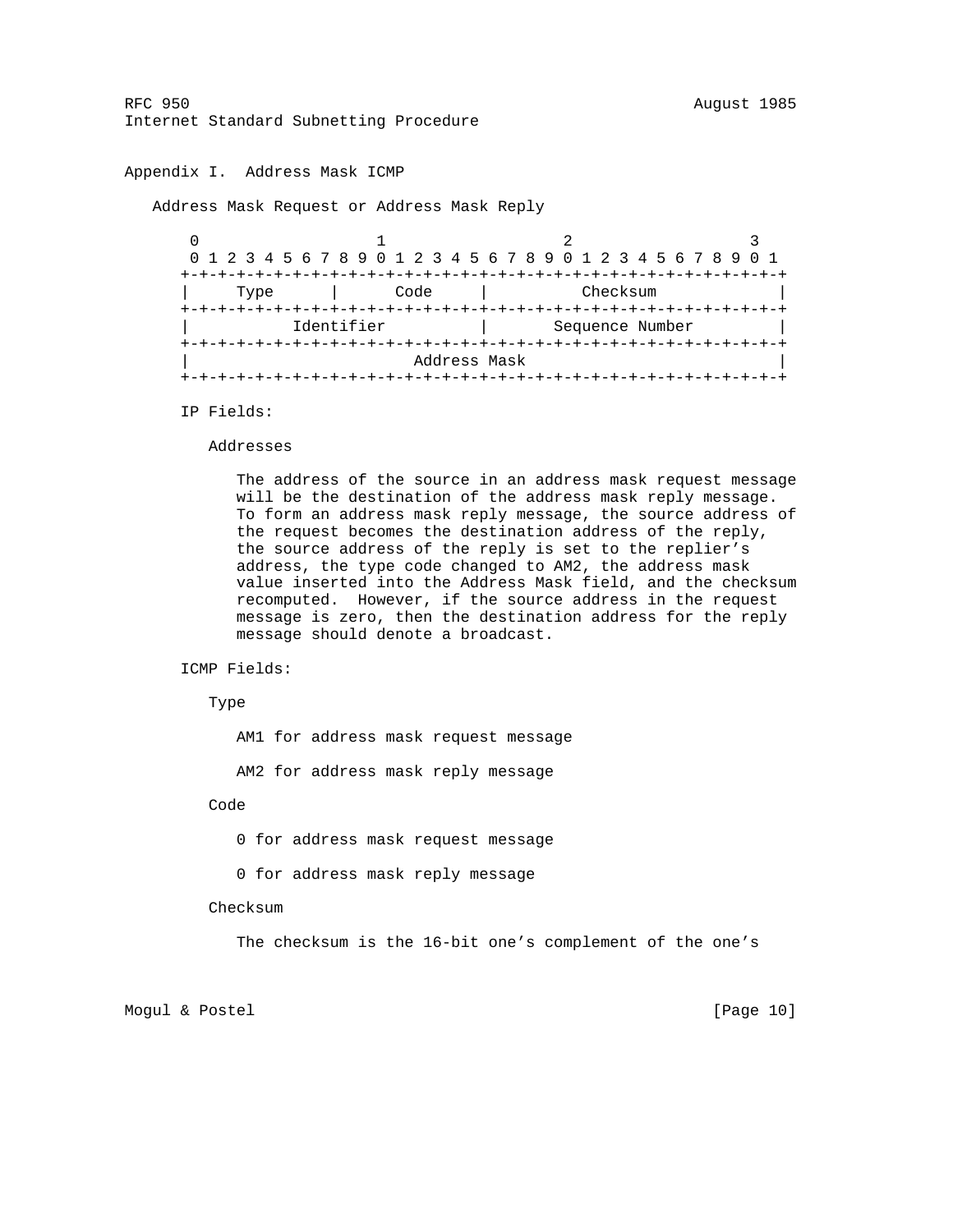complement sum of the ICMP message starting with the ICMP Type. For computing the checksum, the checksum field should be zero. This checksum may be replaced in the future.

Identifier

 An identifier to aid in matching requests and replies, may be zero.

Sequence Number

 A sequence number to aid in matching requests and replies, may be zero.

Address Mask

A 32-bit mask.

#### Description

 A gateway receiving an address mask request should return it with the address mask field set to the 32-bit mask of the bits identifying the subnet and network, for the subnet on which the request was received.

 If the requesting host does not know its own IP address, it may leave the source field zero; the reply should then be broadcast. However, this approach should be avoided if at all possible, since it increases the superfluous broadcast load on the network. Even when the replies are broadcast, since there is only one possible address mask for a subnet, there is no need to match requests with replies. The "Identifier" and "Sequence Number" fields can be ignored.

Type AM1 may be received from a gateway or a host.

 Type AM2 may be received from a gateway, or a host acting in lieu of a gateway.

Mogul & Postel [Page 11]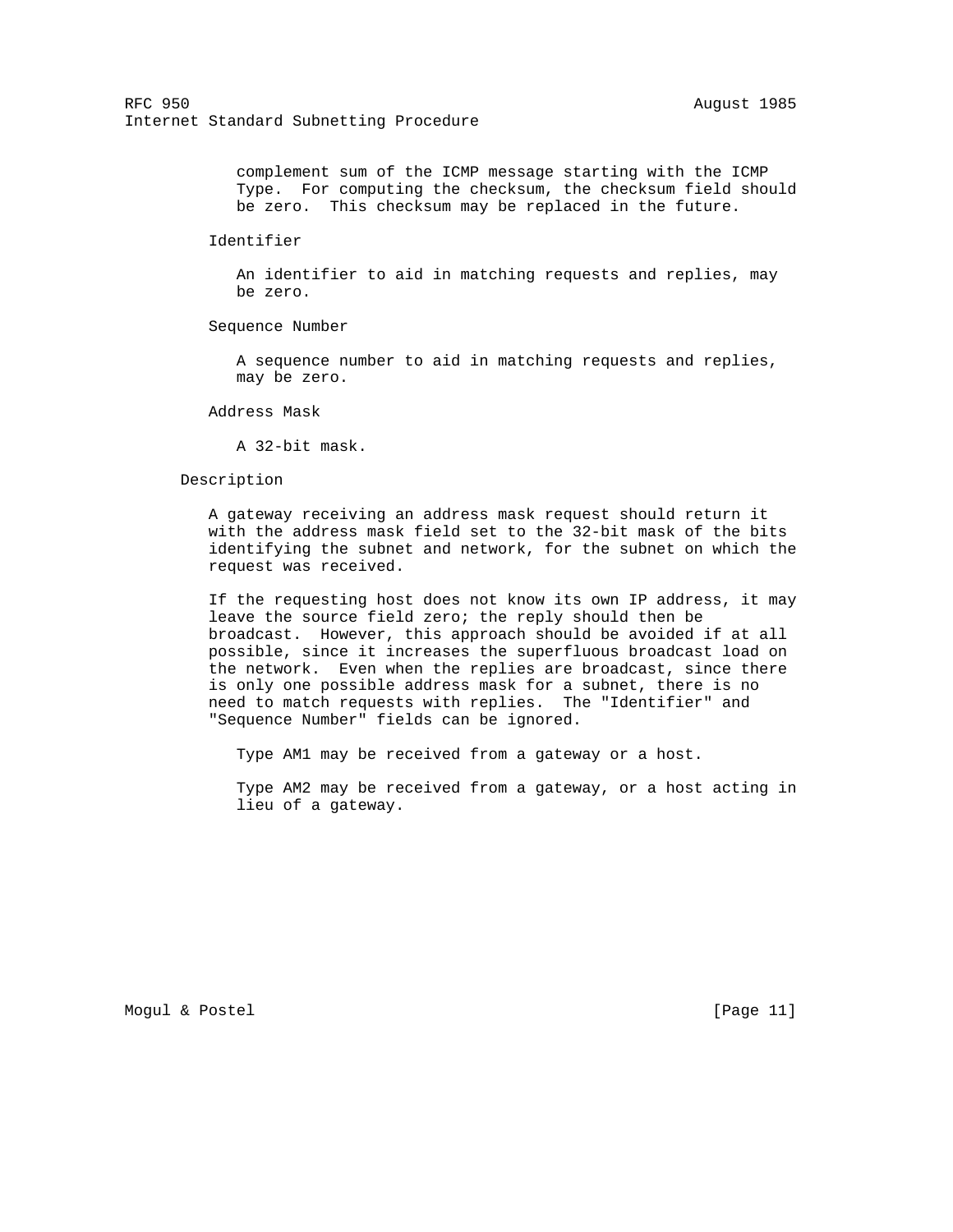Appendix II. Examples

 These examples show how a host can find out the address mask using the ICMP Address Mask Request and Address Mask Reply messages. For the following examples, assume that address 255.255.255.255 denotes "broadcast to this physical medium" [6].

1. A Class A Network Case

 For this case, assume that the requesting host is on class A network 36.0.0.0, has address 36.40.0.123, that there is a gateway at 36.40.0.62, and that a 8-bit wide subnet field is in use, that is, the address mask is 255.255.0.0.

 The most efficient method, and the one we recommend, is for a host to first discover its own address (perhaps using "RARP" [4]), and then to send the ICMP request to 255.255.255.255:

| Source address:      | 36.40.0.123                |
|----------------------|----------------------------|
| Destination address: | 255.255.255.255            |
| Protocol:            | $TCMP = 1$                 |
| Type:                | Address Mask Request = AM1 |
| Code:                |                            |
| Mask:                |                            |
|                      |                            |

The gateway can then respond directly to the requesting host.

| Source address:      | 36.40.0.62               |
|----------------------|--------------------------|
| Destination address: | 36.40.0.123              |
| Protocol:            | $TCMP = 1$               |
| Type:                | Address Mask Reply = AM2 |
| Code:                |                          |
| Mask:                | 255.255.0.0              |
|                      |                          |

 Suppose that 36.40.0.123 is a diskless workstation, and does not know even its own host number. It could send the following datagram:

| Source address:      | 0.0.0.0                    |
|----------------------|----------------------------|
| Destination address: | 255.255.255.255            |
| Protocol:            | $TCMP = 1$                 |
| Type:                | Address Mask Request = AM1 |
| Code:                |                            |
| Mask:                |                            |

 36.40.0.62 will hear the datagram, and should respond with this datagram:

Mogul & Postel [Page 12]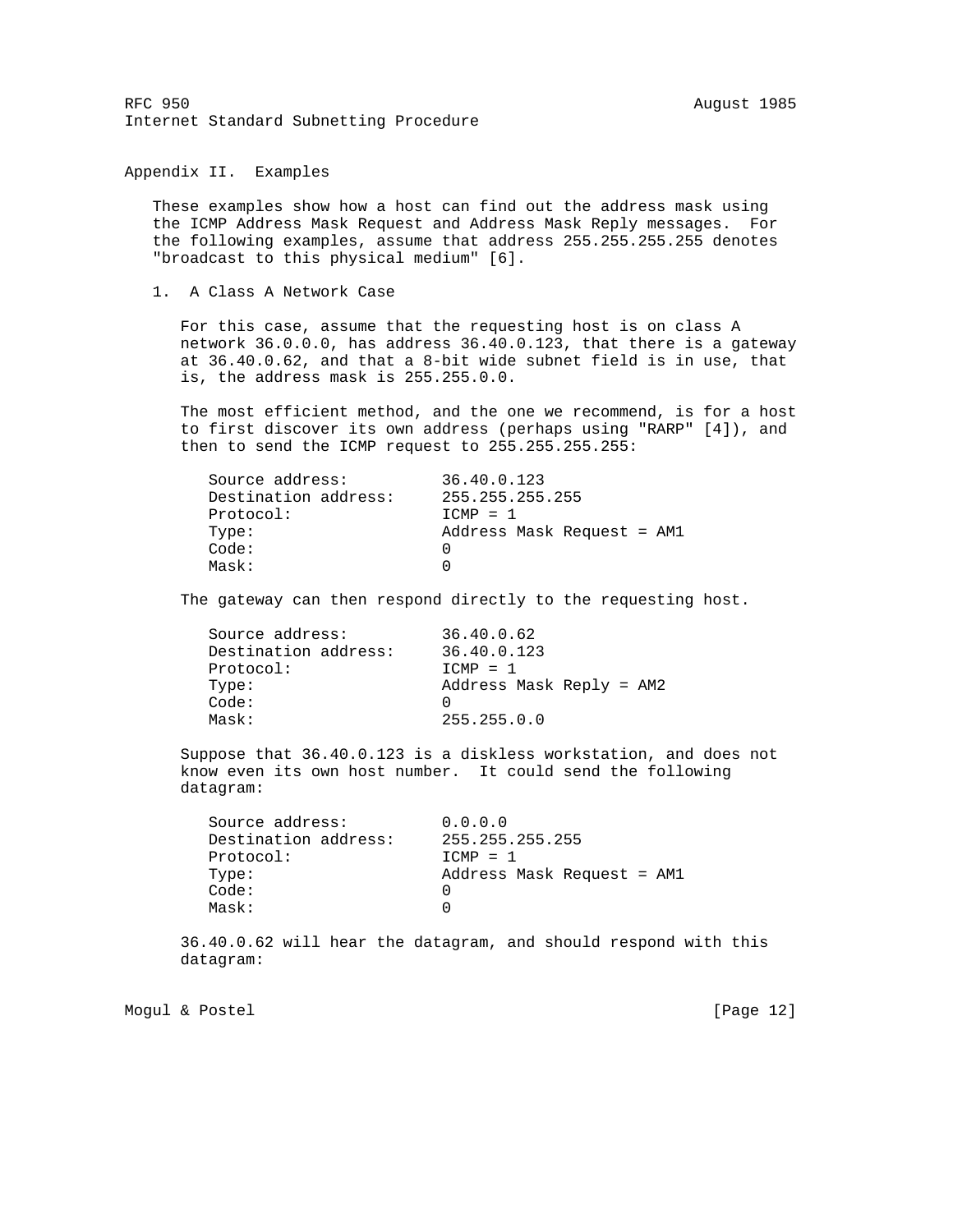| 36.40.0.62               |
|--------------------------|
| 255.255.255.255          |
| $TCMP = 1$               |
| Address Mask Reply = AM2 |
|                          |
| 255.255.0.0              |
|                          |

 Note that the gateway uses the narrowest possible broadcast to reply. Even so, the over use of broadcasts presents an unnecessary load to all hosts on the subnet, and so the use of the "anonymous" (0.0.0.0) source address must be kept to a minimum.

 If broadcasting is not allowed, we assume that hosts have wired-in information about neighbor gateways; thus, 36.40.0.123 might send this datagram:

| Destination address:<br>36.40.0.62<br>Protocol:<br>$TCMP = 1$<br>Type:<br>Code:<br>Mask: | Source address: | 36.40.0.123                |
|------------------------------------------------------------------------------------------|-----------------|----------------------------|
|                                                                                          |                 |                            |
|                                                                                          |                 |                            |
|                                                                                          |                 | Address Mask Request = AM1 |
|                                                                                          |                 |                            |
|                                                                                          |                 |                            |

36.40.0.62 should respond exactly as in the previous case.

| Source address:      | 36.40.0.62               |
|----------------------|--------------------------|
| Destination address: | 36.40.0.123              |
| Protocol:            | $TCMP = 1$               |
| Type:                | Address Mask Reply = AM2 |
| Code:                |                          |
| Mask:                | 255.255.0.0              |

2. A Class B Network Case

 For this case, assume that the requesting host is on class B network 128.99.0.0, has address 128.99.4.123, that there is a gateway at 128.99.4.62, and that a 6-bit wide subnet field is in use, that is, the address mask is 255.255.252.0.

The host sends the ICMP request to 255.255.255.255:

| Destination address:<br>255.255.255.255<br>Protocol:<br>$TCMP = 1$<br>Type:<br>Code:<br>Mask: | Source address: | 128.99.4.123               |
|-----------------------------------------------------------------------------------------------|-----------------|----------------------------|
|                                                                                               |                 |                            |
|                                                                                               |                 |                            |
|                                                                                               |                 | Address Mask Request = AM1 |
|                                                                                               |                 |                            |
|                                                                                               |                 |                            |

Mogul & Postel [Page 13]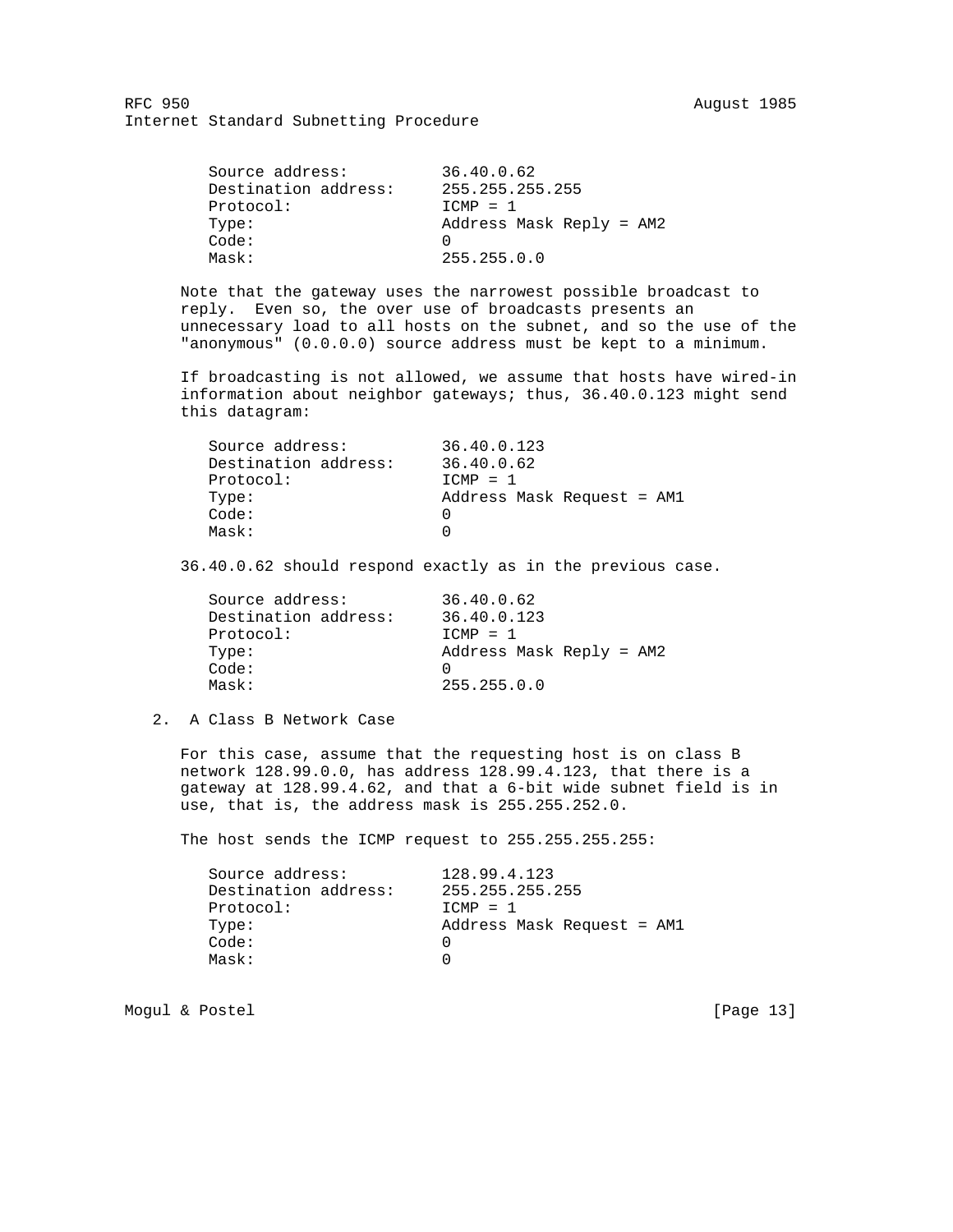The gateway can then respond directly to the requesting host. Source address: 128.99.4.62 Destination address: 128.99.4.123 Protocol: ICMP = 1 Type: Address Mask Reply = AM2 Code: 0 Mask: 255.255.252.0 In the diskless workstation case the host sends: Source address: 0.0.0.0 Destination address: 255.255.255.255 Protocol: ICMP = 1 Type: Address Mask Request = AM1 Code: 0 Mask: 0 128.99.4.62 will hear the datagram, and should respond with this datagram: Source address: 128.99.4.62<br>Destination address: 255.255.255.255 Destination address: Protocol: ICMP = 1 Type: Address Mask Reply = AM2 Code: 0 Mask: 255.255.252.0 If broadcasting is not allowed 128.99.4.123 sends: Source address: 128.99.4.123<br>Destination address: 128.99.4.62 Destination address: Protocol: ICMP = 1 Type: Address Mask Request = AM1 Code: 0 Mask: 0 128.99.4.62 should respond exactly as in the previous case. Source address: 128.99.4.62 Destination address: 128.99.4.123 Protocol: ICMP = 1 Type: Address Mask Reply = AM2

Mogul & Postel [Page 14]

Code: 0

Mask: 255.255.252.0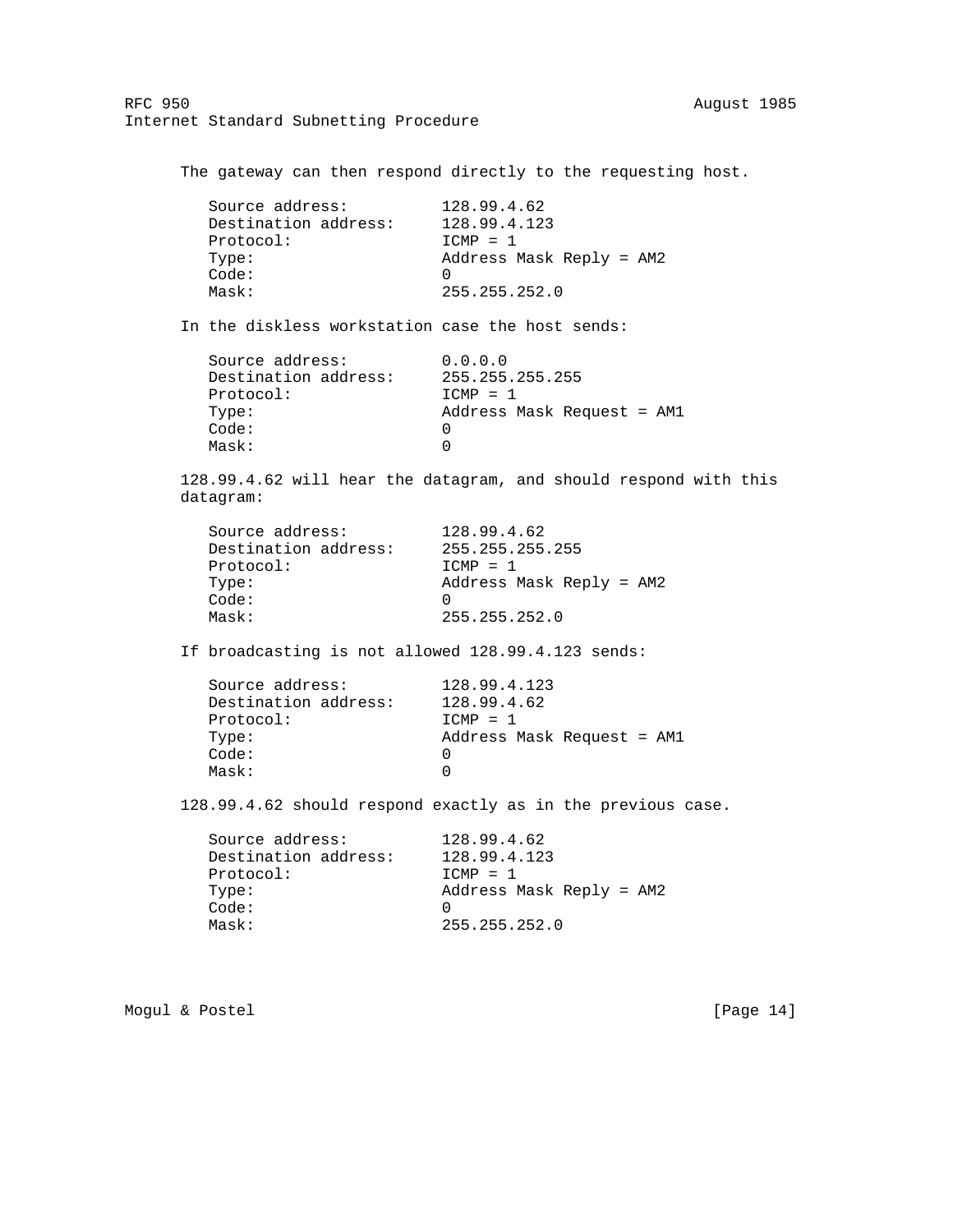3. A Class C Network Case (illustrating non-contiguous subnet bits)

 For this case, assume that the requesting host is on class C network 192.1.127.0, has address 192.1.127.19, that there is a gateway at 192.1.127.50, and that on network an 3-bit subnet field is in use (01011000), that is, the address mask is 255.255.255.88.

The host sends the ICMP request to 255.255.255.255:

| Source address:      | 192.1.127.19               |
|----------------------|----------------------------|
| Destination address: | 255.255.255.255            |
| Protocol:            | $TCMP = 1$                 |
| Type:                | Address Mask Request = AM1 |
| Code:                |                            |
| Mask:                |                            |

The gateway can then respond directly to the requesting host.

| Source address:      | 192.1.127.50             |
|----------------------|--------------------------|
| Destination address: | 192.1.127.19             |
| Protocol:            | $TCMP = 1$               |
| Type:                | Address Mask Reply = AM2 |
| Code:                |                          |
| Mask:                | 255.255.255.88.          |
|                      |                          |

In the diskless workstation case the host sends:

| Source address:      | 0.0.0.0                    |
|----------------------|----------------------------|
| Destination address: | 255.255.255.255            |
| Protocol:            | $TCMP = 1$                 |
| Type:                | Address Mask Request = AM1 |
| Code:                |                            |
| Mask:                |                            |
|                      |                            |

 192.1.127.50 will hear the datagram, and should respond with this datagram:

| Source address:      | 192.1.127.50             |
|----------------------|--------------------------|
| Destination address: | 255.255.255.255          |
| Protocol:            | $TCMP = 1$               |
| Type:                | Address Mask Reply = AM2 |
| Code:                | $\left( \right)$         |
| Mask:                | 255.255.255.88.          |
|                      |                          |

If broadcasting is not allowed 192.1.127.19 sends:

Mogul & Postel [Page 15]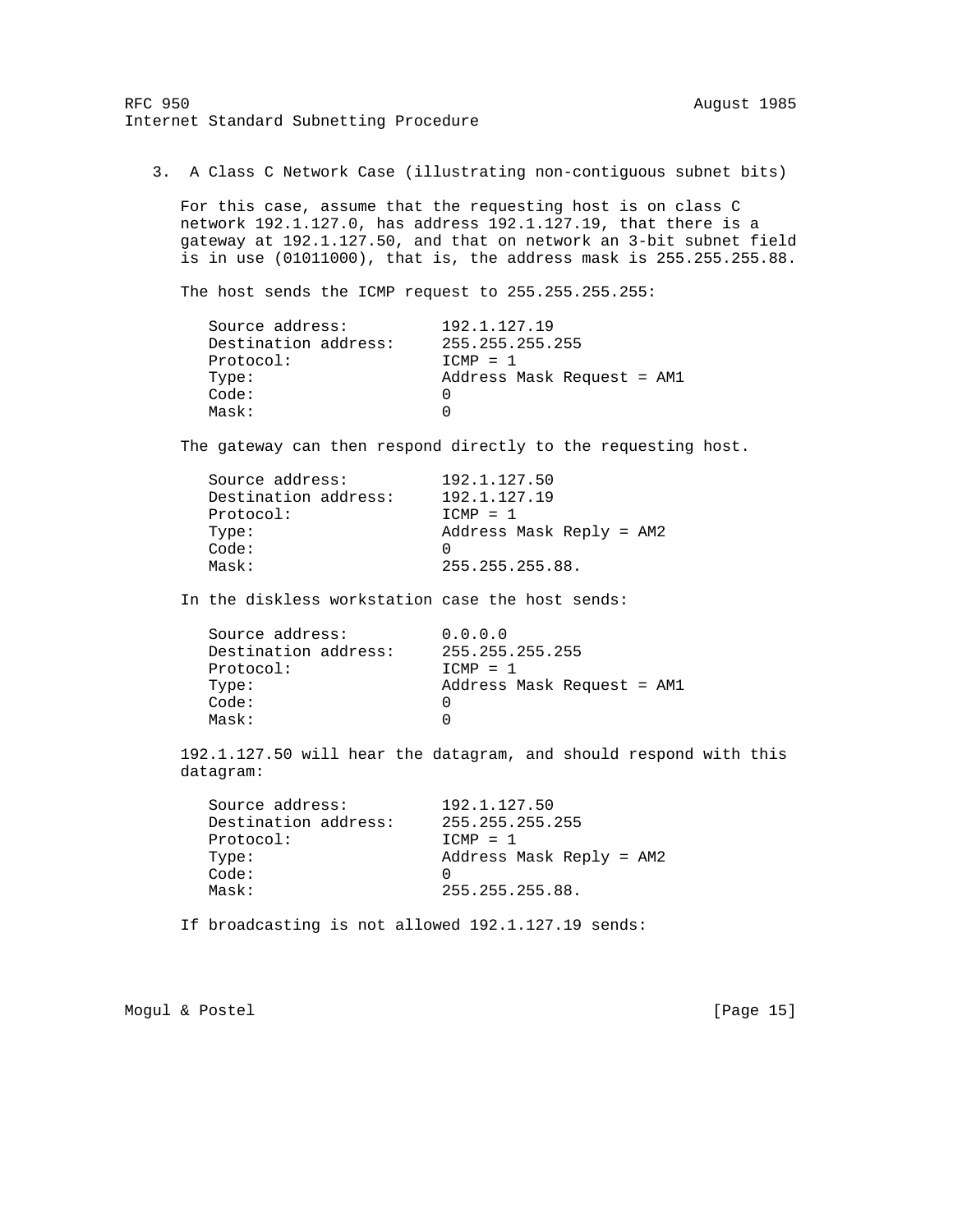| 192.1.127.19               |
|----------------------------|
| 192.1.127.50               |
| $TCMP = 1$                 |
| Address Mask Request = AM1 |
|                            |
|                            |
|                            |

192.1.127.50 should respond exactly as in the previous case.

| 192.1.127.50             |
|--------------------------|
| 192.1.127.19             |
| $TCMP = 1$               |
| Address Mask Reply = AM2 |
|                          |
| 255.255.255.88           |
|                          |

Appendix III. Glossary

# Bridge

 A node connected to two or more administratively indistinguishable but physically distinct subnets, that automatically forwards datagrams when necessary, but whose existence is not known to other hosts. Also called a "software repeater".

# Gateway

 A node connected to two or more administratively distinct networks and/or subnets, to which hosts send datagrams to be forwarded.

# Host Field

 The bit field in an Internet address used for denoting a specific host.

#### Internet

The collection of connected networks using the IP protocol.

# Local Address

The rest field of the Internet address (as defined in [3]).

# Network

 A single Internet network (which may or may not be divided into subnets).

Mogul & Postel [Page 16]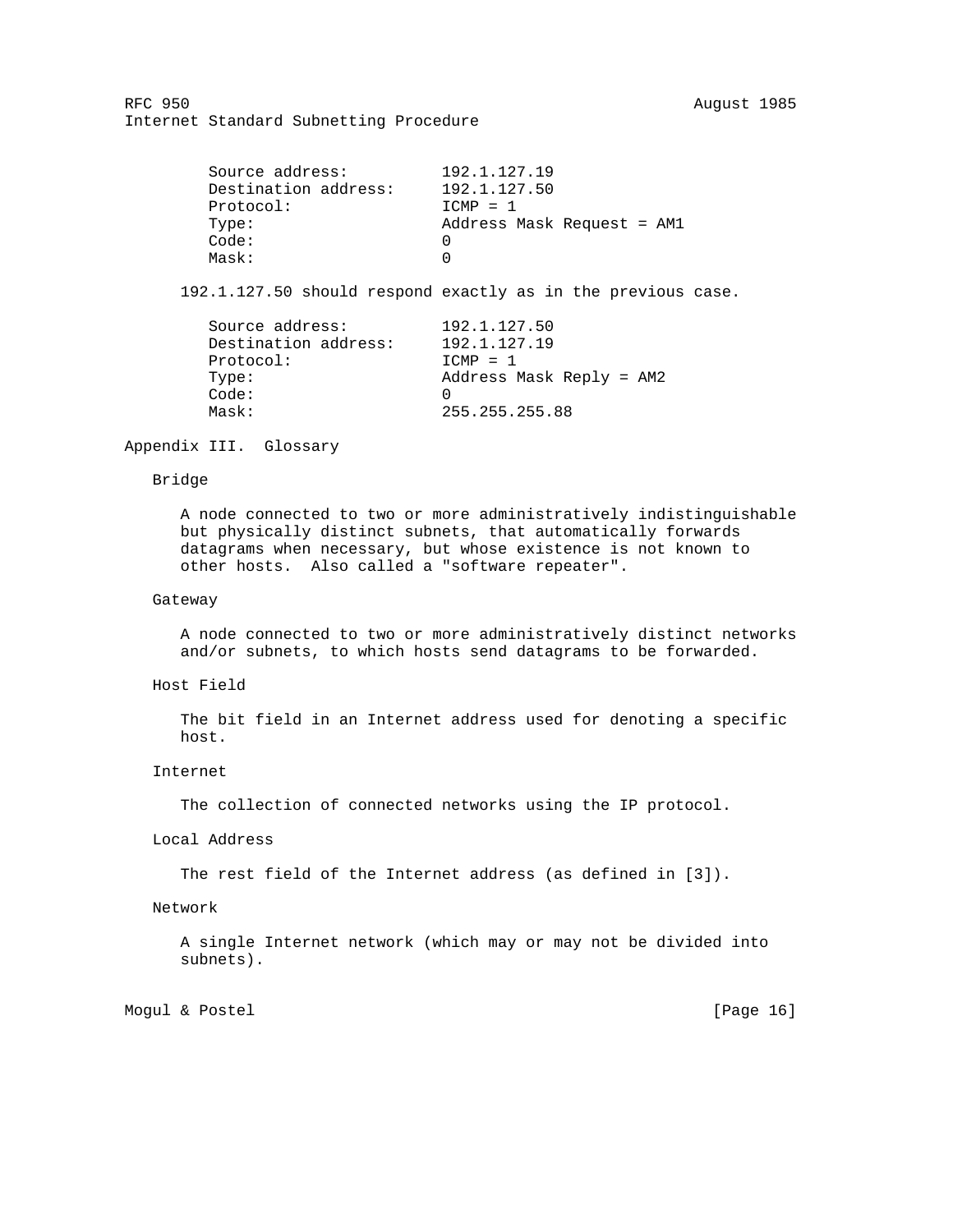Network Number

The network field of the Internet address.

Subnet

 One or more physical networks forming a subset of an Internet network. A subnet is explicitly identified in the Internet address.

Subnet Field

 The bit field in an Internet address denoting the subnet number. The bits making up this field are not necessarily contiguous in the address.

Subnet Number

A number identifying a subnet within a network.

Appendix IV. Assigned Numbers

 The following assignments are made for protocol parameters used in the support of subnets. The only assignments needed are for the Internet Control Message Protocol (ICMP) [5].

ICMP Message Types

AM1 = 17

AM2 = 18

Mogul & Postel [Page 17]